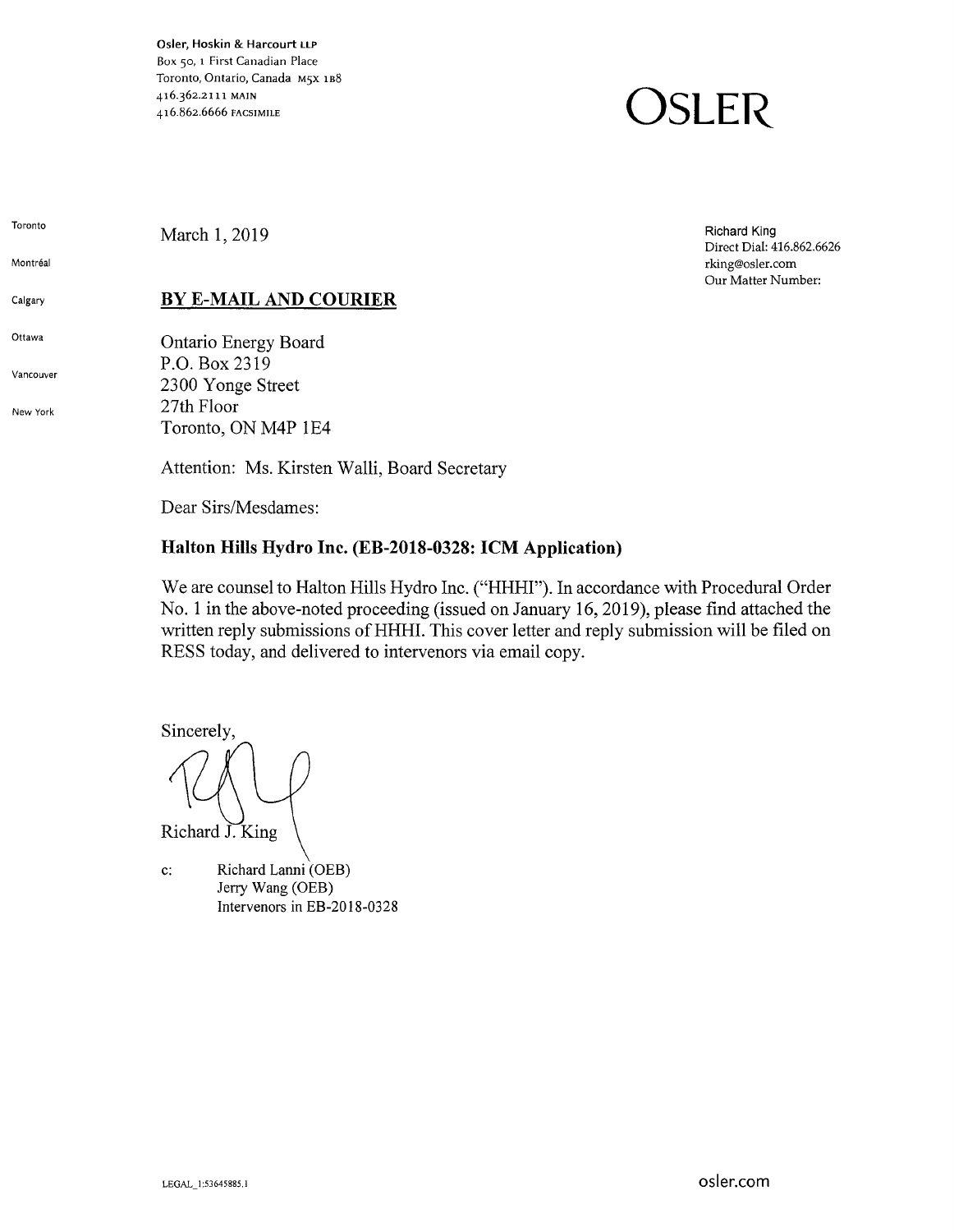#### **ONTARIO ENERGY BOARD**

**IN THE MATTER OF** the *Ontario Energy Board Act, 1998,*  S.O. 1998, c.15 (as amended) **("OEB Act");** 

**AND IN THE MATTER OF** an application by Halton Hills Hydro Inc. to the Ontario Energy Board for an Order or Orders approving or fixing just and reasonable rates and other charges for electricity distribution to be effective May 1, 2019.

#### **REPLY SUBMISSIONS OF HALTON HILLS HYDRO INC.**

#### A. Introduction

Halton Hills Hydro Inc. **("HHHI")** makes these reply submissions in support of its application to the Ontario Energy Board (the **"Board" or "OEB")** to recover, through an incremental capital module ("ICM"): (a) the incremental revenue requirement associated with the construction of HHHI's new municipal transformer station ("TS"); and (b) the incremental annual operating, maintenance and administration **("OM&A")** costs of \$131,515 associated with the new TS.

In responding to Board Staff, the Vulnerable Energy Consumers Coalition **("VECC")** and the School Energy Coalition **("SEC"),** HHHI has focused these reply submissions on the two key issues at play in this proceeding, namely:

- whether the evidence on the record in this proceeding is sufficient to demonstrate that the TS cost was prudent; and
- whether HHHI should be entitled to the OM&A costs associated with the TS.

The other issues required to be evaluated in an ICM application (i.e., project need, utility means, and materiality) were not contested by Board Staff, VECC or SEC, so these reply submissions provide only a very brief summary of these issues. Further, we will not repeat the factual and regulatory background to the TS project – this has been fairly and accurately captured in the "Background" section of Board Staff's submission.<sup>1</sup>

<sup>&</sup>lt;sup>1</sup> Board Staff Submission, pp. 2 to 4.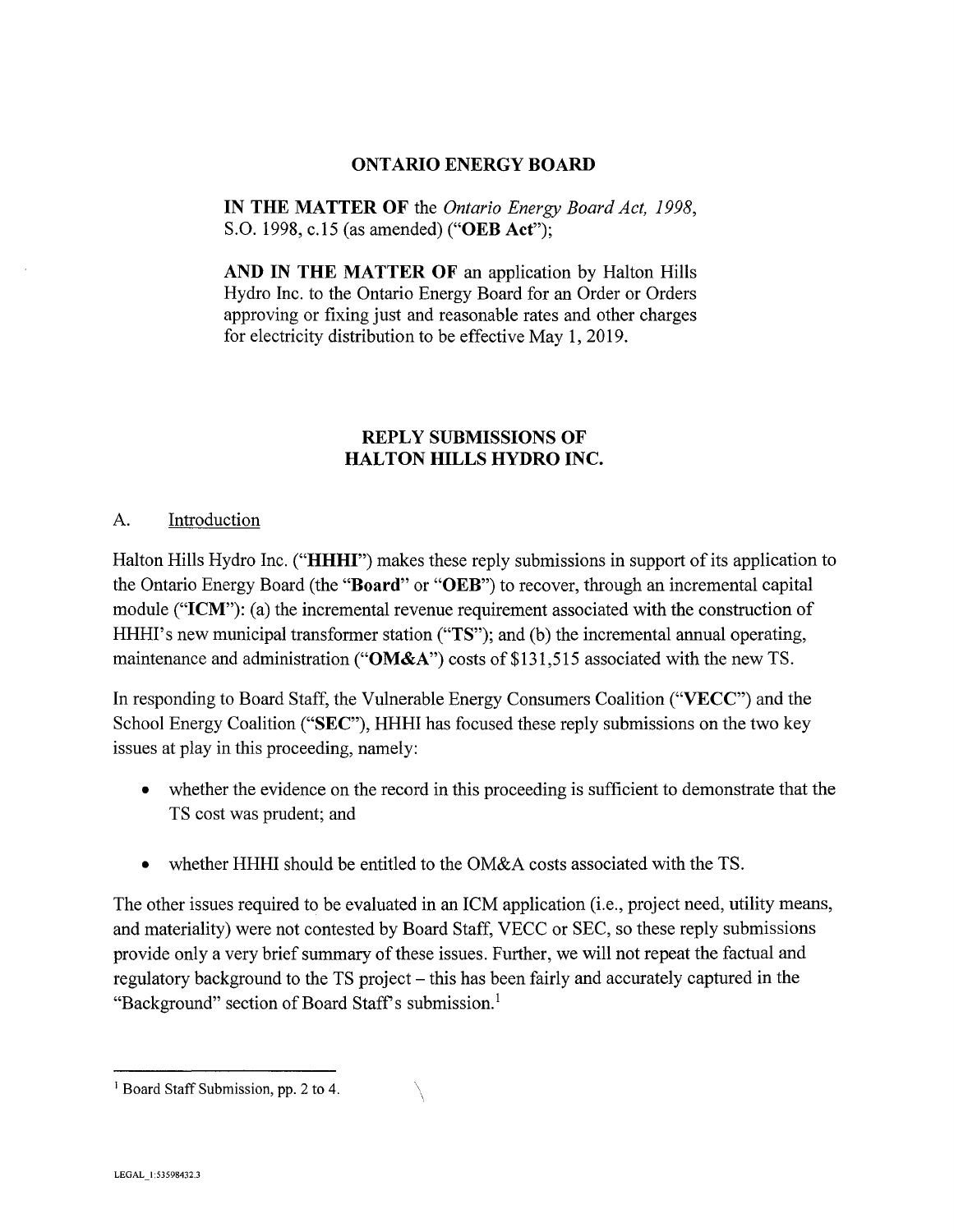The TS project was a significant undertaking for HHHI- and its commissioning this spring represents the culmination of a very long process of study, assessment, government relations, engineering and design work, negotiations with Hydro One and TransCanada, and ultimately construction and commissioning. HHHI believes that, at all times, it has held its ratepayers' interests paramount – balancing the need for capacity and reliability with the need to minimize costs. Not the least of this was working with the provincial government for a regulatory amendment to avoid the cost of having to run a transmission line under Highway 401 in order to connect the proposed TS to the IESO-controlled grid. The existing regulatory regime effectively prevented HHHI from achieving such savings, so HHHI worked with the provincial government to make a regulation that permitted the TS' current configuration vis-a-vis the IESO-controlled grid. This effort was not easy - and the net result was to the sole benefit of ratepayers (in the form of a lower rate base) not HHHI. While this is what any responsible utility should do (i.e., make real efforts to achieve savings), HHHI reminds the Board of this because it is indicative of HHHI's efforts to carry out the TS project in a prudent and cost-effective manner.

#### B. ICM Requirements

HHHI submits that its requested ICM satisfies the eligibility criteria of materiality, need and prudence set out in section 4.1.5 of the *Report of the Board – New Policy Options for the Funding of Capital Investments: The Advanced Capital Module* (the "ACM Report").

#### *Materiality*

HHHI accepts the submissions of Board Staff as an accurate and fair characterization of this criterion.<sup>2</sup> HHHI takes no issue with Board Staff's recalculation of the materiality threshold.<sup>3</sup> SEC agrees with Board Staff that the TS project meets both the materiality threshold in the Board's ICM formula, and the project-specific materiality test in the ACM Report.<sup>4</sup> VECC also agrees that the TS project meets the materiality criteria.<sup>5</sup>

<sup>&</sup>lt;sup>2</sup> Board Staff Submission, pp. 3 to 5.

<sup>3</sup> Board Staff Submission, p. 4.

<sup>4</sup>SEC Submission, p. 2.

*<sup>5</sup>*VECC Submission, pp. 1 to 2.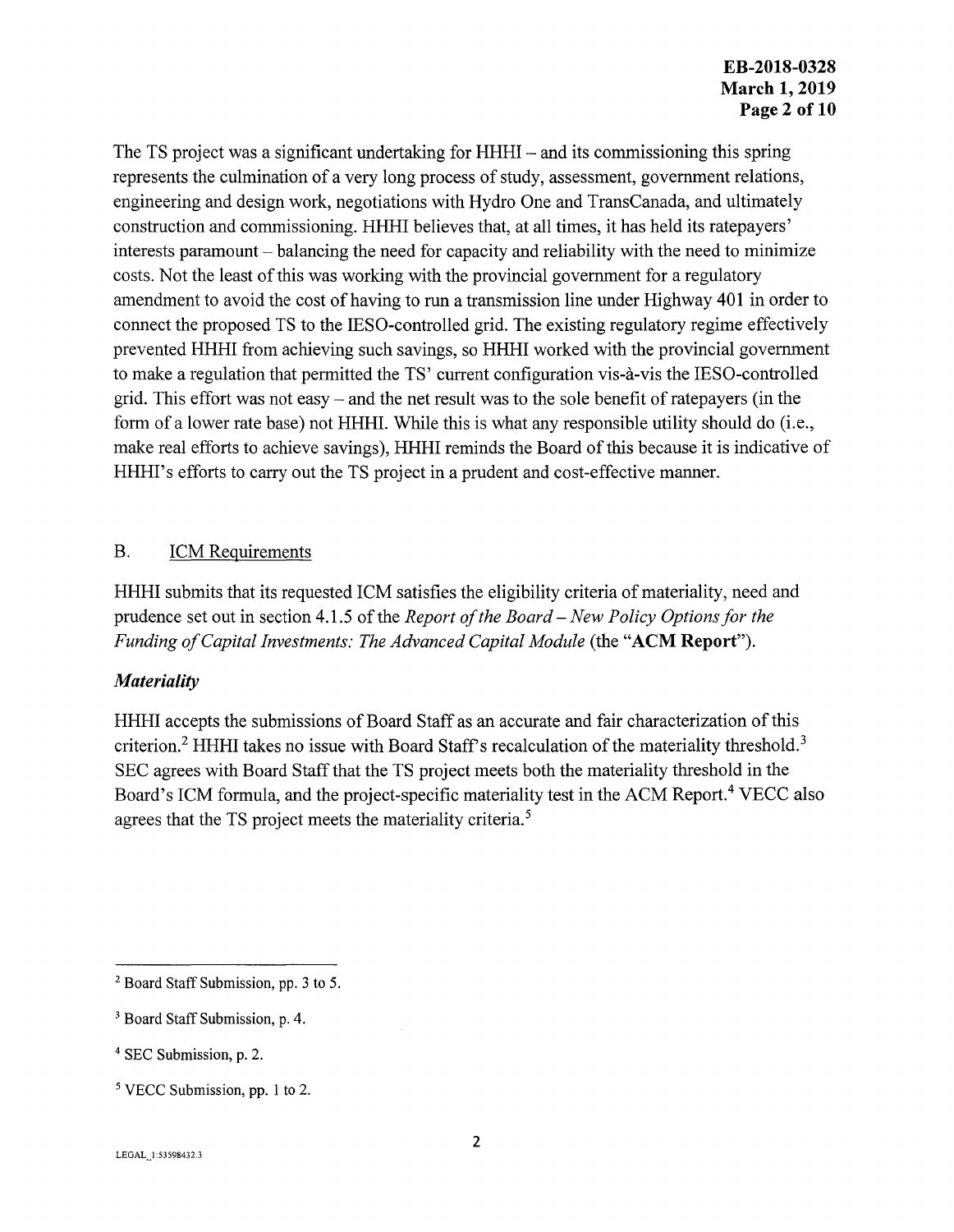#### *Need/Means*

HHHI accepts the submissions of Board Staff as an accurate and fair characterization of this criterion.<sup>6</sup> SEC agrees with Board Staff that the TS meets the need requirement, and further notes that: "The evidence does demonstrate that the new TS is required to provide additional capacity to serve the growing load in Halton Hills", and makes reference to the TS being referenced by the IESO as a preferred option in the IESO's Northwest Greater Toronto Area Integrated Regional Resource Plan.<sup>7</sup> VECC also agrees that the need/means test is met.<sup>8</sup>

#### *Prudence*

HHHI accepts the submissions of Board Staff as an accurate and fair characterization of this criterion, and Board Staff's recommendation that the new TS be deemed a distribution asset pursuant to section 84(a) of the OEB Act. Board Staff recommends that the OEB approve the incremental capital amount of \$23,476,441, and Board Staff submits that HHHI has correctly calculated the incremental revenue requirement of the new TS to be \$1,698,085.

SEC's submission on prudence is not related to the TS' location, configuration, or HHHI's selection of the TS from among the various alternatives considered by HHHI to meet the capacity need. SEC's concern appears to focus solely on the specific capital cost of \$23,476,441. In SEC's view, there is insufficient evidence to support this amount. SEC points to two factors in particular that underpin its argument: First, SEC states that the capital amount being request is more than previous forecasts. Second, SEC states that there is no benchmarking analysis to facilitate a cost comparison to similar projects. For these reasons, SEC suggests that the Board defer its determination on prudence until HHHI's next rebasing, and either: (a) approve the ICM on an interim basis; or (b) create a variance account to capture the difference between what is included in the ICM and what is determined to be recoverable following the prudence review in HHHI's next rebasing application. VECC agrees with SEC's submissions and supports the variance account option.

HHHI disagrees entirely with the submissions of SEC and VECC that there is insufficient evidence on the record to support the capital cost of the TS. Specifically, HHHI points to the following evidence in this proceeding:

 $6$  Board Staff Submission, pp. 5 to 6.

<sup>7</sup> SEC Submission, p. 2.

<sup>8</sup> VECC Submission, p. 2.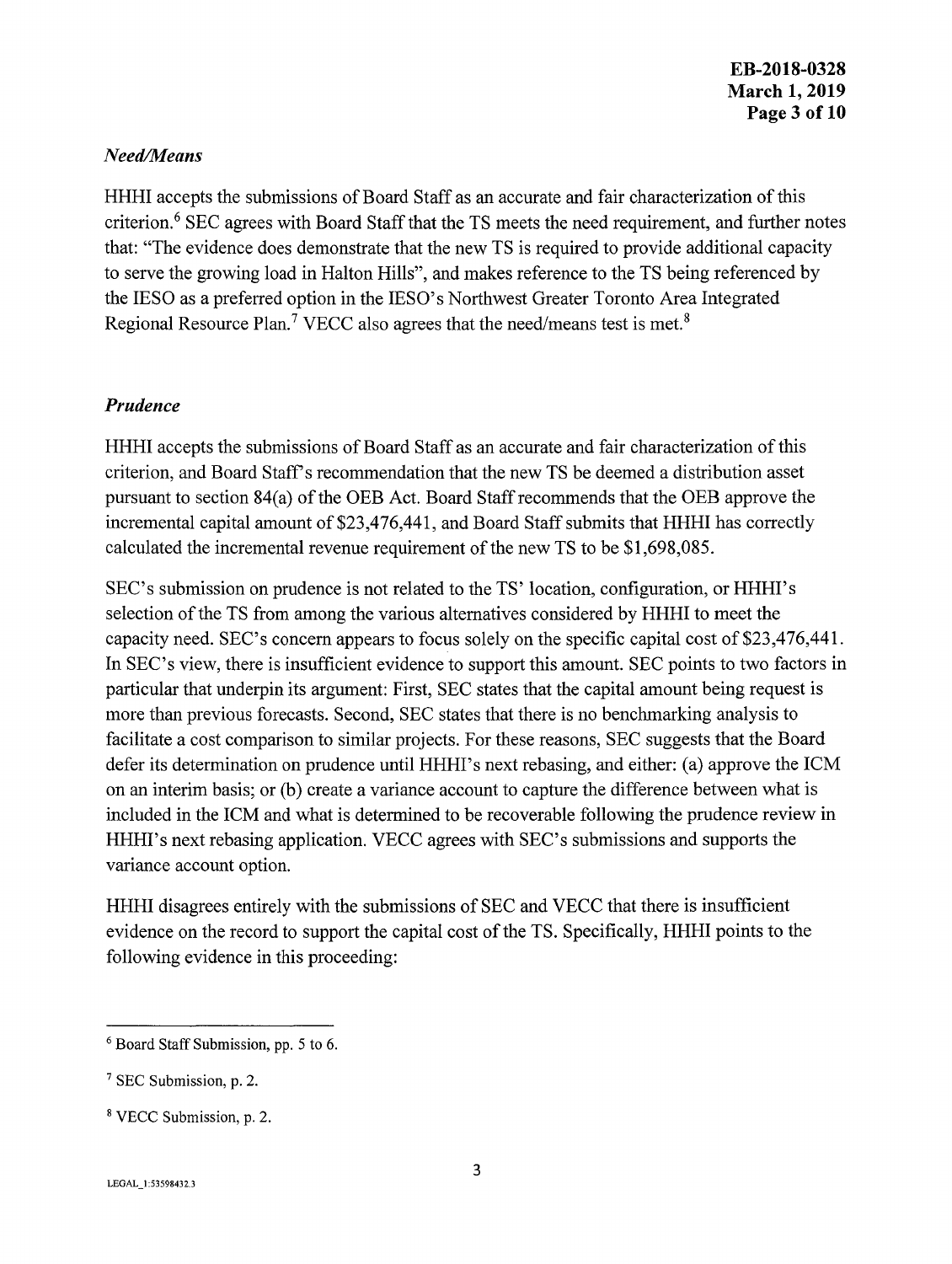- *Competitive Procurement:* All major equipment, as well as consulting, engineering and construction services were purchased through competitive Request for Proposal **("RFP")**  processes. Invitations were extended to entities based on three factors: (a) consultant and design engineer recommendations; (b) prior experience with electricity distributors; and (c) industry reputation. Bids were evaluated based on a scoring matrix that included: (a) relevant experience; (b) ability to meet the technical requirements; (c) reputation; and (d) price. For major equipment bids, the evaluation process involved not only HHHI staff, but also an independent design engineer and a project consultant, with final approval by HHHI executives and the HHHI Board of Directors. Successful proponents were asked to find cost efficiencies wherever possible.<sup>9</sup>
- *Joint Purchasing of Major Equipment:* The two largest equipment purchases (power transformers and gas insulated switchgear) were purchased through a joint purchase agreement with another distributor that was also constructing a transformer station. This joint purchasing arrangement yielded a I% savings on the cost of the transformers and a 3% savings on the cost of the switchgear. Together, this resulted in a cost savings of \$74,504.32 for the TS project.<sup>10</sup>
- *Manufacturer-Direct Purchasing:* HHHI saved a further \$22,000 by working directly with cable manufacturers to bypass a minimum order requirement and purchase the 230  $kV$  cable required for the transmission connection.<sup>11</sup>
- *Benchmarking:* Similar sized stations recently built in Ontario have required similar amounts of capital. For instance, Hydro Ottawa built and completed the Terry Fox Municipal TS in 2013 for \$22 million. The Terry Fox Municipal TS is also a 230 kV to 27.6 kV station with 100 MVA of capacity.<sup>12</sup>
- *Site Alternatives:* The evaluation of site options incorporated an economic component, related to the total cost for completion (design and build) of the TS. As stated in the evidence: "HHHI chose Option 2C as the least cost option ..." in part because of "[c]ost savings compared to building a new transmission connection crossing the 401" and "cost" savings related to land purchase."<sup>13</sup> HHHI estimates the incremental costs savings with

- <sup>11</sup> Application and Evidence, pp. 16 to 17.
- <sup>12</sup> Board Staff Submission, p. 8 and footnote 19.
- <sup>13</sup> Application and Evidence, p. 14 to 15; and Staff IR-7.

<sup>&</sup>lt;sup>9</sup> Application and Evidence, pp. 7, 8 and 16.

<sup>&</sup>lt;sup>10</sup> Application and Evidence, p. 16.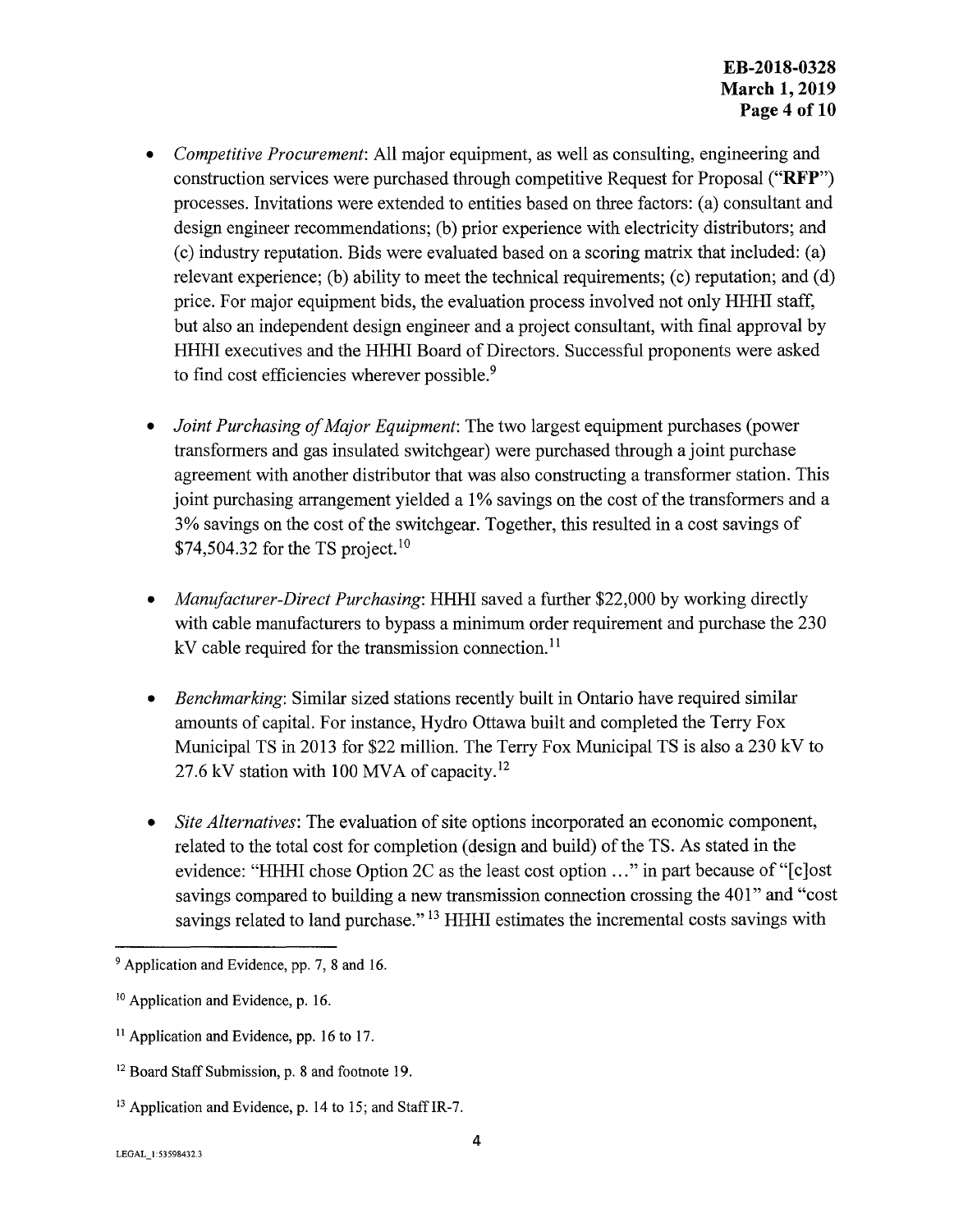locating at the current site (as compared to others) range from \$1,744,000 to \$14,365,000. <sup>14</sup>

- *Government Relations:* As noted above, the existing regulatory regime effectively prevented HHHI from locating and configuring its facility in a way that avoided tunnelling under Highway 401. In order to achieve the cost savings associated with avoidance of the tunnelling, HHHI had to approach and work with government to obtain several statutory exemptions. This process took some time, but ultimately resulted in 0. Reg. 219/13, section 1 of which deals solely with the previously existing transmission line under Highway 401 ( connecting the Halton Hills Generating Station **("HHGS")** to the IESO-controlled grid). That regulation provided an exemption from sections 57(b), 71, 78, 80, 81 and 86 of the OEB Act. 15 To obtain the benefit of this exemption, HHHI had to work with the owners of the HHGS and enter into a connection agreement in a form satisfactory to the Ontario Energy Board. <sup>16</sup>
- *IESO Regional Plan:* The IESO's Northwest Greater Toronto Area Integrated Regional Resource Plan indicates that avoiding having to tunnel underground saved an estimated \$2 million per feeder. Further, the IESO Working Group recommended the current location and configuration based on an economic analysis.<sup>17</sup>
- *Aligned with Previous Cost Estimates:* At its last rebasing in 2016, HHHI estimated the capital cost of the TS at \$19 million. This was a relatively rough forecast  $-$  and as explained at the time, HHHI chose not to bring forward the TS project as an ACM at its last rebasing precisely because the "budgetary numbers were still very preliminary and not sufficiently robust for the inclusion in the [Distribution System Plan]." Further, that \$19 million figure was in 2014 dollars which is the equivalent of \$21,887,000 (in 2018) dollars). A subsequent independent consulting engineer's budget estimated the cost of the TS project at just over \$25 million. So this is not a case of a project running over budget - quite the opposite. This is a case of a project managed in a cost-effective

<sup>14</sup> VECC IR-7.

<sup>&</sup>lt;sup>15</sup> Application and Evidence, p. 5.

<sup>&</sup>lt;sup>16</sup> See section 4.0.2.1(1) to (3) of O. Reg. 161/99, made by section 1 of O. Reg. 219/13. Also see VECC IR-4 and Appendix IRR-G.

<sup>&</sup>lt;sup>17</sup> Application and Evidence, Appendix C, pp. 32 and 63 (of 79).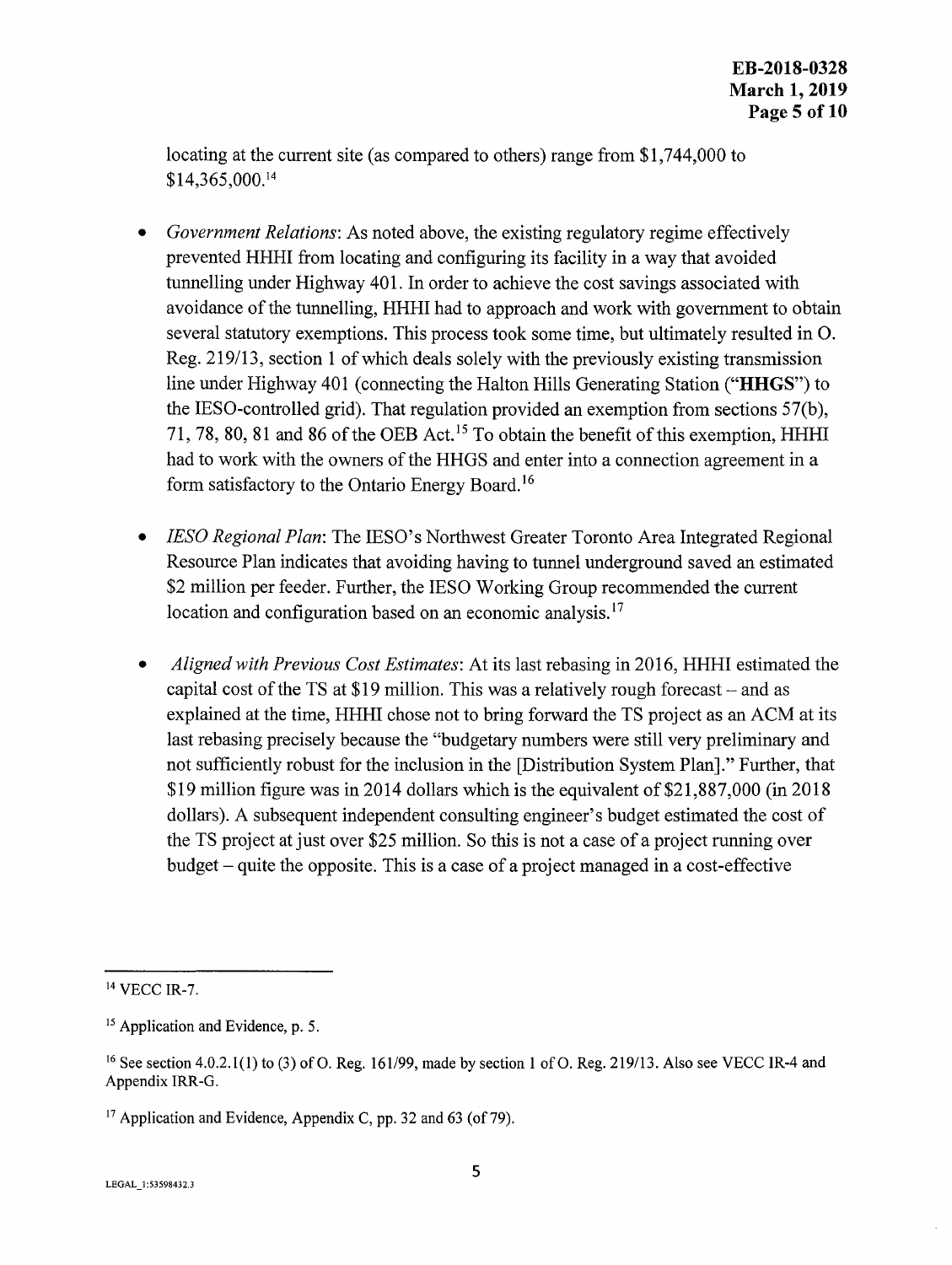manner to ensure final costs were in line with cost estimates generated throughout the project's development. 18

• *Board Oversight:* The TS Project not only involved diligent management to ensure its actual costs tracked budgetary estimates, but it was subject to constant oversight by the HHHI Board of Directors. From the beginning of 2014 through to the end of 2018, the TS was discussed as an agenda item at 25 HHHI Board of Directors meetings. <sup>19</sup>

HHHI submits that there is an abundance of evidence on the record with respect to the specific cost of the TS. It is not clear what else HHHI could provide the Board, quite frankly. HHHI sees no reason to defer the prudence determination to HHHI's next rebasing application. A further deferral is not necessary, and HHHI submits that the prolonged uncertainty associated with the recovery of these costs would not be fair to HHHI.

## C. Recovery of OM&A

As noted, HHHI is requesting \$131,515 per year in OM&A costs related to the ICM. HHHI acknowledges that incremental OM&A is not typically requested and granted in ICM applications. However, the Board has indicated in the recent Festival Hydro decision<sup>20</sup> that a distributor is not prevented from requesting OM&A costs in an ICM application.

In that case, Festival Hydro sought to recover \$634,496 in additional costs as a result of reconciling its forecasted costs (approved in its 2013 ICM application to construct a new TS) with the actual costs it incurred (i.e., Festival Hydro sought to true-up its forecast and actuals associated with an earlier ICM). Of the \$634,496 sought to be recovered, \$244,815 consisted of incremental OM&A costs from prior years 2013 and 2014. Importantly, and unlike this application, Festival Hydro did not request deferral account treatment before these costs were incurred. As a result, the OEB ultimately found these costs out of period and non-recoverable from ratepayers on the grounds that the OEB did not have an opportunity in the ICM proceeding to consider cost recovery of incremental OM&A costs associated with the new TS (i.e., recovery would amount to retroactive ratemaking).

Based on the Festival Hydro case, HHHI is requesting recovery of the forecasted OM&A amount associated with the TS - and is doing so prior to such costs being incurred. In the alternative,

<sup>&</sup>lt;sup>18</sup> Staff IR-4, Staff IR-5, and Appendix IRR-B (which shows the budget and actual cost forecasts and expenditures from 2007 to 2019.

<sup>19</sup> Appendix IRR-J.

<sup>20</sup> EB-2014-0073, *Festival Hydro Distribution Rates 2015,* April 30, 2015.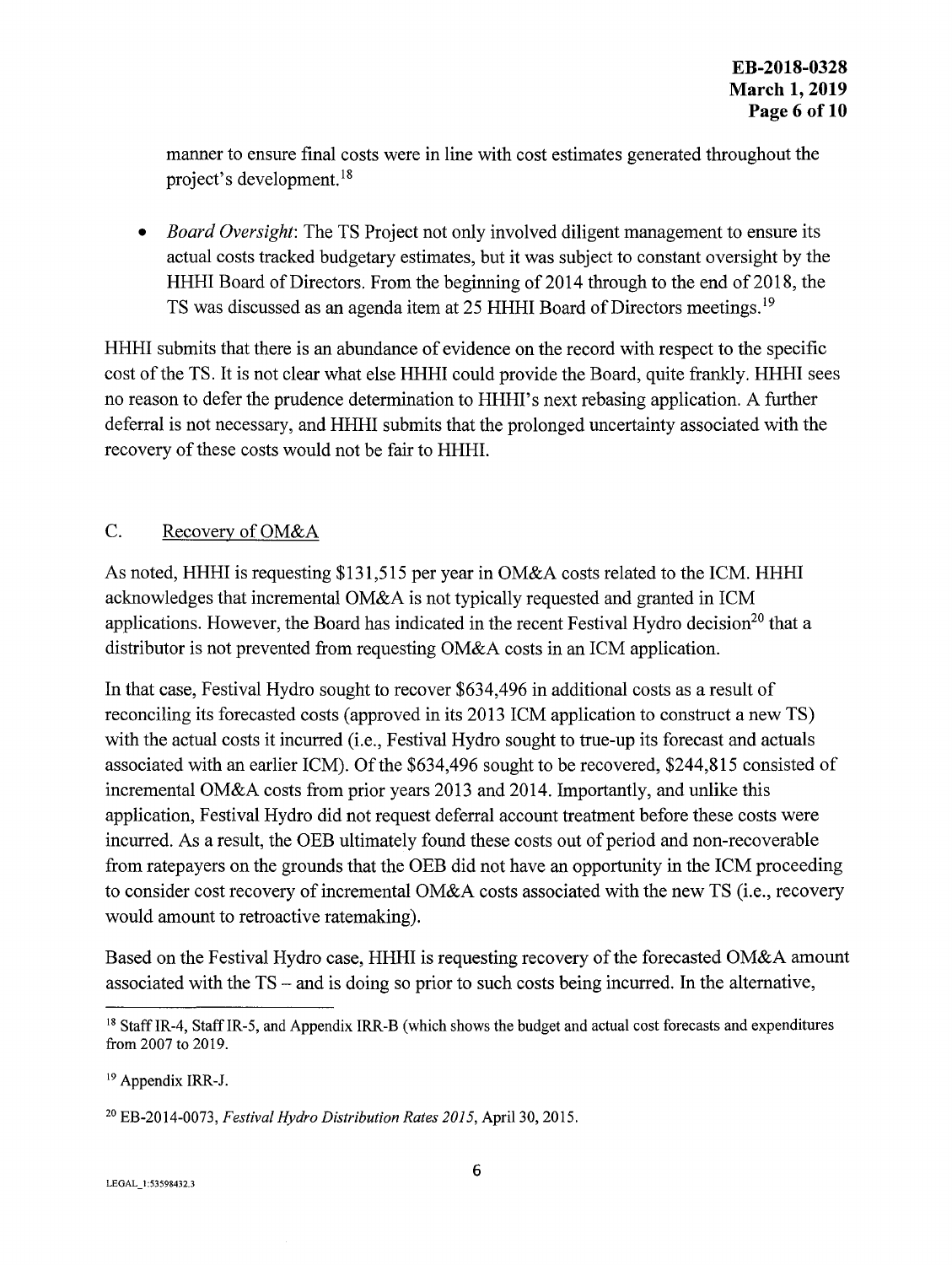HHHI requests the Board's approval to establish a deferral and variance account to track the OM&A costs through to HHHI's next rebasing application, for determination at that time.

HHHI believes that there are important reasons for allowing recovery of the OM&A costs associated with the TS.

First, there is no sound policy basis for denying OM&A for needed and prudent capital projects. The TS is a significant capital project – and a necessary one to ensure available capacity and reliability for HHHI's current and future customers. The TS asset will increase HHHI's 2016 Board-approved rate base by  $38\%$ <sup>21</sup> If a utility needs to augment its system for supply or reliability reasons between re-basing applications, and that materially increases the utility's OM&A expenses, it is reasonable to expect the recovery of the resulting incremental OM&A expense.<sup>22</sup> HHHI submits that the Board's recognition in the Festival Hydro case that appropriate OM&A costs could be brought forward in ICM applications recognizes this principle.

Second, HHHI's existing OM&A budget is tight. In the past three years, OM&A expenses have exceeded its Board-approved amounts by:

- \$117,843 (or 1.96%) for 2016
- $$86,478$  (or  $1.44\%$ ) for  $2017$
- \$68,172 (or  $1.13\%$ ) for  $2018^{23}$

The forecast for 2019 is materially worse, with an exceedance of \$231,340 (or 3.85%) over HHHI's Board-approved OM&A. What is notable about the actual exceedances is the consistency of the numbers - which HHHI submits is indicative of the fact that there appears to be little room to "absorb" any other material OM&A costs. HHHI's OM&A spending is remarkably flat in recent years, suggesting that the "true" OM&A costs of the utility are in the \$6.1 to \$6.2 million range. Adding a further \$131,515 in OM&A associated with the TS would more than double the exceedances, raising them to between 3.3% and 4.2% range (or 6% range for the budgeted 2019 number). This is difficult for HHHI to manage.

Third, HHHI is not in an overearning position. In fact, HHHI has consistently underearned (relative to the Board's deemed return on equity **("ROE"))** in recent years. In 2015, 2016 and 2017, HHHI's actual ROE was 6.70%, 6.76% and 6.98%, which represents an undereaming (on average) of 225 basis points.<sup>24</sup> Adding \$131,515 in costs to the HHHI's operations will

<sup>21</sup> Application and Evidence, Appendix B.

<sup>22</sup> Staff IR-1, part a.

<sup>&</sup>lt;sup>23</sup> HHHI is forecasting an increased exceedance in 2019 (of 3.85%). See Staff IR-1, repeated at Board Staff Submission p. 9.

<sup>&</sup>lt;sup>24</sup> Application and Evidence, p. 11. Also see Table 1 in Board Staff Submission, p.6.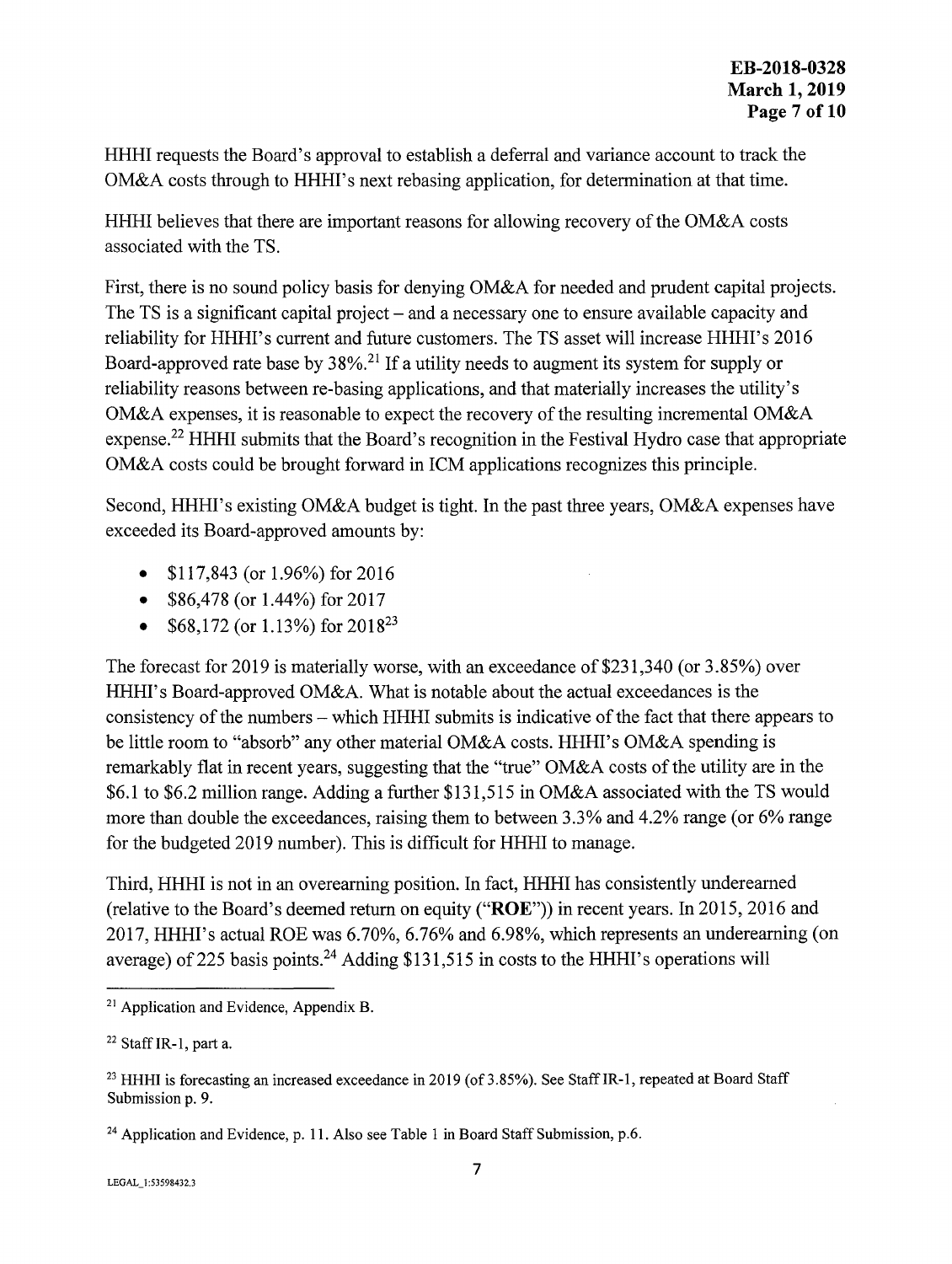perpetuate or exacerbate the underearning - for no good reason ( and in fact, for very good reasons - planning for and ensuring adequate capacity in the medium- to long-term).

Fourth, HHHI is already efficient. HHHI is one of only six Ontario electricity distributors in Efficiency Group 1 in the annual Pacific Economics Group Report ( commonly referred to as the PEG Report). The year 2019 marks the sixth consecutive year that HHHI has been in Group 1 for efficiency.<sup>25</sup> There is, simply put, no room in HHHI's OM&A cost envelope to absorb an additional 2.2% of OM&A expenses.26

Fifth, while the TS is being built to meet new incremental load (with additional revenues), that load will show up later – not in the initial years of the TS' operation (i.e., not until after the next rebasing anyways). In the next few years, the OM&A costs associated with the TS will be real, but there will be no offsetting revenues.<sup>27</sup>

Finally, HHHI disagrees with Board Staff's view that HHHI has enjoyed increased revenues as a result of its IRM applications, and those additional revenues will allow HHHI to absorb the incremental OM&A costs associated with the TS. In Table 3 of its submission, Board Staff has calculated a "Price Cap Index Adjusted OM&A" which adjusts HHHI's Board-approved rates by HHHI's annual price cap index **("PCI").** The Table shows HHHI's annual OM&A cost increasing from \$6,007,592 (in 2016, its last rebasing year) to \$6,288,125 (in 2019). Board Staff points to this to support its argument that "Halton Hills Hydro should be able to absorb increases in OM&A spending up to the amounts shown in Table 3 using the extra revenue generated by the increased distribution rates." With respect, this argument is without merit. The PCI adjustments are meant to account for inflation in the years between rebasing applications. It is based on real inflation factors – which reflect HHHI's real cost to purchase goods and services. The PCI adjustments do not result in "extra money" for HHHI to be spent on additional OM&A.

For these reasons, HHHI believes that it should be entitled to recover its incremental OM&A associated with the TS, and that there is no sound policy or rate-making basis for denying such recovery. The fact that OM&A recovery is not typically available in an ICM application is not an acceptable rationale for imposing unrecoverable but valid OM&A costs on a utility that is efficient, already constrained in its OM&A budget, and underearning. A utility should not be punished for properly planning and executing a needed, material capital project simply because the in-service date is between re-basing applications. The Board clearly indicated its willingness

27 SEC IR-4.

 $25$  Staff IR-1, part a.

<sup>&</sup>lt;sup>26</sup> The figure 2.2% is simply the forecasted OM&A being requested (\$131,515) as a percentage of the Boardapproved OM&A.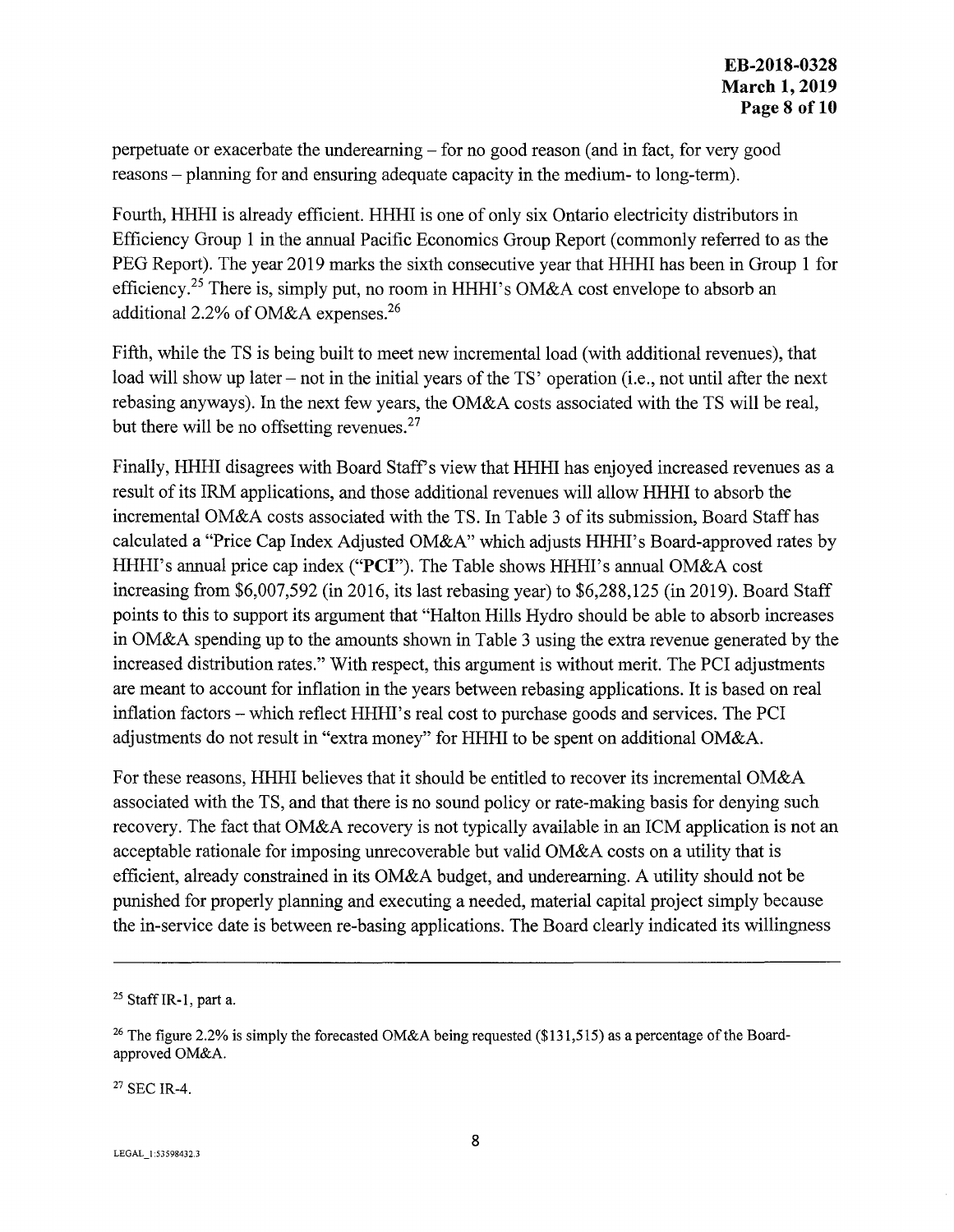to consider OM&A expenditures in ICM applications. HHHI submits that this case represents a proper test case for the issue. Unlike Festival Hydro, HHHI is bringing forward its request for OM&A recovery in the ICM application, so retroactivity is not an issue. HHHI's existing OM&A budget is already tight, HHHI is not in an overearning position, there is no sound basis for denying OM&A for needed and prudent capital projects, HHHI is among the most efficient distributors in the province, and no incremental revenues will offset the OM&A costs in the next couple of years. In HHHI's view, all of these reasons support the reasonableness of HHHI's request.

## D. New Deferral and Variance Accounts

HHHI accepts the submissions of Board Staff on this issue and will utilize generic 1508 subaccounts for approved ICM amounts (capital expenditures, depreciation expense, rate riders and carrying charges as listed in the ACM Report and the subsequent Filing Requirements).

If the Board approves HHHI's request to recover incremental OM&A associated with the TS, HHHI hereby requests a new 1508 sub-account to track such costs for true-up at HHHI's next rebasing application. If the Board instead defers a determination on the incremental OM&A issue, HHHI requests Board approval to establish a deferral and variance account to track incremental OM&A costs for determination at HHHI's next rebasing.

# E. Summary

In summary, HHHI submits that it has met the materiality, need and prudence criteria for an ICM, and ought to be permitted to recover the incremental revenue requirement related to the construction of its new TS. Neither Board Staff nor the intervenors denied that the need and materiality criteria were satisfied.

Board Staff agrees that HHHI has met the prudence criterion, and recommends that the OEB Panel approve the incremental capital amount of \$23,476,441, and the incremental revenue requirement of \$1,698,085. Only SEC and VECC took issue with the prudence criterion, and even then, solely on the specific capital cost amount – on the basis of insufficient evidence. HHHI strongly disagrees with SEC and VECC on this point, for reasons beginning at page 3 of this reply submission. The record in this proceeding demonstrates that the planning, development and construction of the TS involved what the Board would typically require to demonstrate specific capital cost prudence: (a) competitive RFPs for major equipment purchases, engineering and design services, etc.; (b) benchmarking (namely, a similar TS constructed for a similar total cost); (c) opportune purchasing (via joint purchasing of major equipment and manufacturer